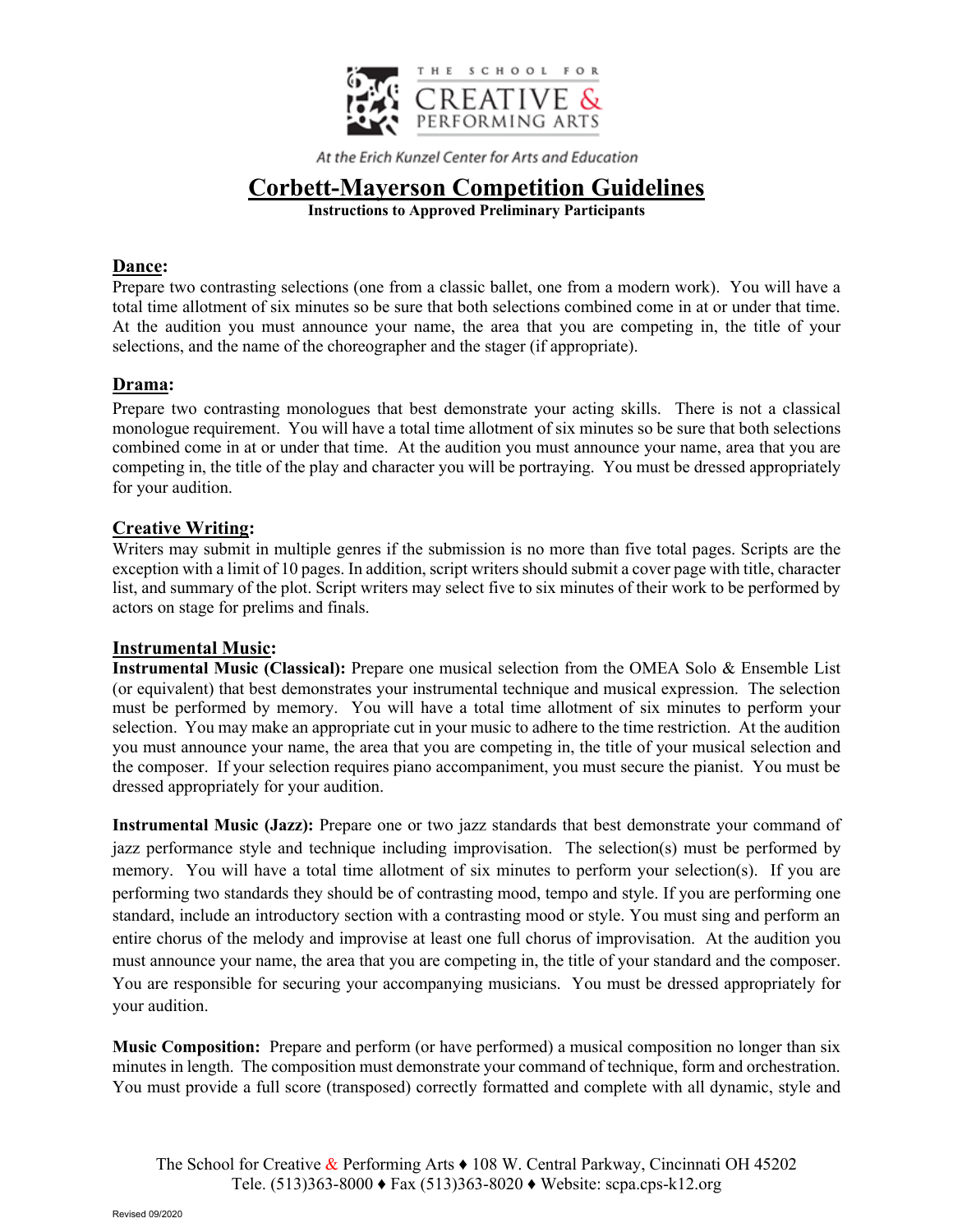

articulation markings. You are responsible for securing all of your accompanying musicians. You must be dressed appropriately for your audition.

#### **Musical Theater:**

Prepare two contrasting songs and a lead-in monologue from the American Musical Theater Repertoire that best demonstrate your musical theater skills in singing, acting and movement. The selections must be performed by memory. You will have a total time allotment of six minutes to perform your selections. You may make an appropriate cut in your music to adhere to the time restriction. At the audition you must announce your name, the area that you are competing in, the title of your songs and the musical they are from, and the character you are portraying in your lead-in monologue. You will be responsible for securing the pianist to accompany you. You must be dressed appropriately for your audition.

#### **Technical Theater:**

**Scenic Design -** Students will choose a specific play to focus their work on. Students are required to read the play and familiarize themselves with the genre, playwright, the intentions of the play, the time period etc. and be prepared to discuss this information as part of the six-minute presentation. Students will support choices with historic research as displayed on an inspiration board created for the production. Students will create a Ground plan at least  $1/4$ " = 1'-0" scale for every set needed for the production. Choose one scene from the production and create a color sketch, model, or elevations for that set. Additionally, students may choose to create sample pieces of sets, props or painting techniques, technical drawings, renderings, section views or other supporting information or specifications.

**Scenic Technician** - Students interested in competing within this category must create a minimum of 2-4 "props" (based on scale and complexity) from an actual production OR project unrelated to specific production. Props are "non-costume items used by an actor (hand prop) or set dressing including furniture and decorative elements of the set even if not handled by an actor." Applicants should present sketches of each item, research and inspiration boards for each item or group of items, photos of actual items created for a production if the item is not available or too large to display. Works created will be judged on originality of design, accuracy of design based on scale and historical quality etc., quality and craftsmanship, usefulness – can it actually be handled and worked by performer, creative use of materials, techniques, and experimentation.

**Costume Design** - Students will choose a published play or musical to focus their work on. Students are required to read the play and familiarize themselves with the genre, playwright, the intentions of the play, the time period etc. and be prepared to discuss this information as part of the six minute presentation. Students will support choices with historic research as displayed on an inspiration board created for the production. Students will create a costume plot for the play and be able to discuss how this plot is used to establish budget, design, quick changes and all other aspects of design and production use. Students will create character analysis for all major and minor characters as well as a collective analysis of all groups or mobs. Students will use this information to design costuming and create renderings for each major and minor character for one scene as determined by the student (keep in mind that you will want to bring to visual life the times, manners, moods and modes of the production through this one scene). Students will then choose one character to focus on to create renderings for all costumes to be worn by that character. Finally, students will create one costume from the character of focus for display during the presentation. Renderings will be no smaller than 12 x 18 and where applicable have swatches. Renderings may be done in the medium of student's choice but must be hand done.

The School for Creative  $\&$  Performing Arts  $\bullet$  108 W. Central Parkway, Cincinnati OH 45202 Tele. (513)363-8000 ♦ Fax (513)363-8020 ♦ Website: scpa.cps-k12.org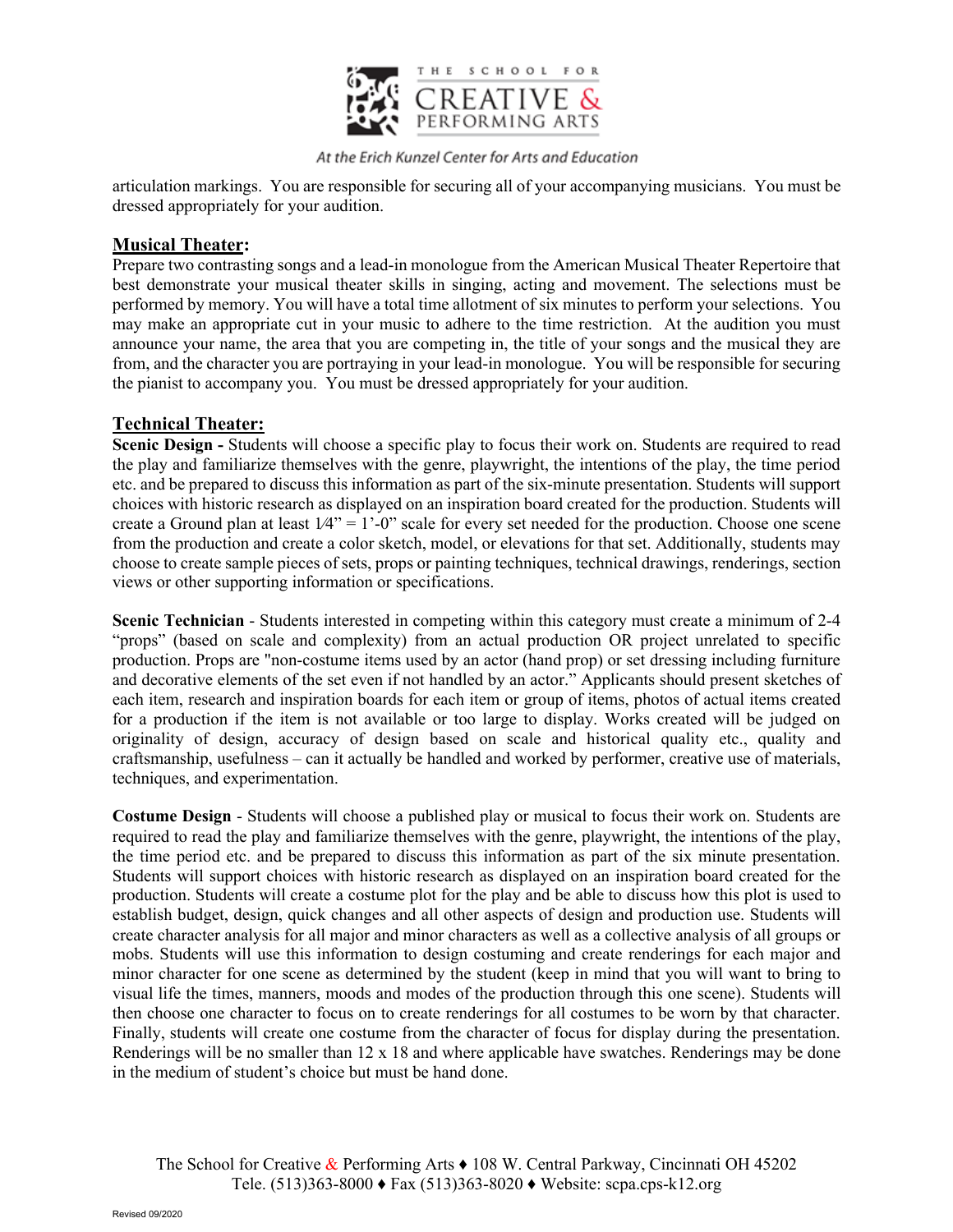

**Costume Technician -** Prepare a minimum of 10 exemplary samples of textile art/costume technician skills used in the construction of costumes. All works should have a thematic connection. Students are encouraged to include a variety of media and techniques showing a clear and professional understanding of the crafts used by technicians in the creation of costumes for the theatre. Works must be presented free of physical flaws. Students will present in a gallery-based setting and will need to have a plan for the arrangement and display of all pieces and elements.

Applicants will be evaluated on the quality of craftsmanship and finish, historical or cultural accuracy (if applicable) and research showing such, appropriateness of craft and how it ties into a production, inventive use of materials or techniques in creating the craft.

**Lighting Design** - Students interested in competing within this category should choose from one of the following two projects.

**#1** – Showcase how lighting design is used in creating mood and atmosphere in a production. Students will choose a published play or musical to focus their work on. Students are required to read the play and familiarize themselves with the genre, playwright, the intentions of the play, the time period etc. and be prepared to discuss this information as well as show examples of lit moments from the production as part of the six minute presentation. Create an inspiration board to support research and design decisions, choose a minimum of 3-4 scenes or "moments" within a scene to base your design presentation on. Scenes need not be consecutive, but it is highly recommended to allow you to show transitions. Come prepared to discuss how a lighting designer comes up with designs based on the context of the script focusing on your chosen scenes and how they fit with the rest of the show. Justify your design - why did you choose what you did? How does it serve the show? Do the design concepts help set the mood of the scene or show? Do they help define the setting of the scene or show? Do they, in general, serve a defined purpose within the scene or show? Applicants must produce and provide a light plot, using the provided stage plan, showing where you would place your lights. The plans should be in  $1/4$ " = 1'or  $\frac{1}{2}$ " = 1" scale using standard notation/symbols and need only cover the lights specific to your chosen scenes; instrument schedule and any other documentation necessary; a series of lighting examples on stage that showcase the use of lights to set the mood, atmosphere, style of the production. To achieve this, students may use high quality photos of their executed designs or create those designs on stage to be demonstrated throughout the presentation. Students are responsible for any required scenic or costume elements associated with your show (what are you lighting?), but will not be judged on scenic, costuming elements, just how you lit them.

**#2** – Showcase how lighting design is used to create rhythm, movement and imagery for the accompaniment of music. Students will choose a 3-4 minute piece of music and create a light show to demonstrate the effect lighting has on heightening the musical experience. Students will choose a piece of music that speaks to them and research the piece, familiarizing themselves with the composer and/or recording artist's intent and concept in creating in order to share this information with the audience/judges in the first 2-3 minutes of your six minute presentation. Students will also discuss the processes a designer goes through when creating this type of lighting performance. Applicants will include in this presentation a PowerPoint presentation that includes photographic inspiration of the effects they wish to include, a light plot, using the provided stage plan, showing where you would place your lights. The plans should be in  $1/4$ " = 1' scale using standard notation/symbols, dimmer/control schedule, and color cut list.

The School for Creative  $\&$  Performing Arts  $\bullet$  108 W. Central Parkway, Cincinnati OH 45202 Tele. (513)363-8000 ♦ Fax (513)363-8020 ♦ Website: scpa.cps-k12.org